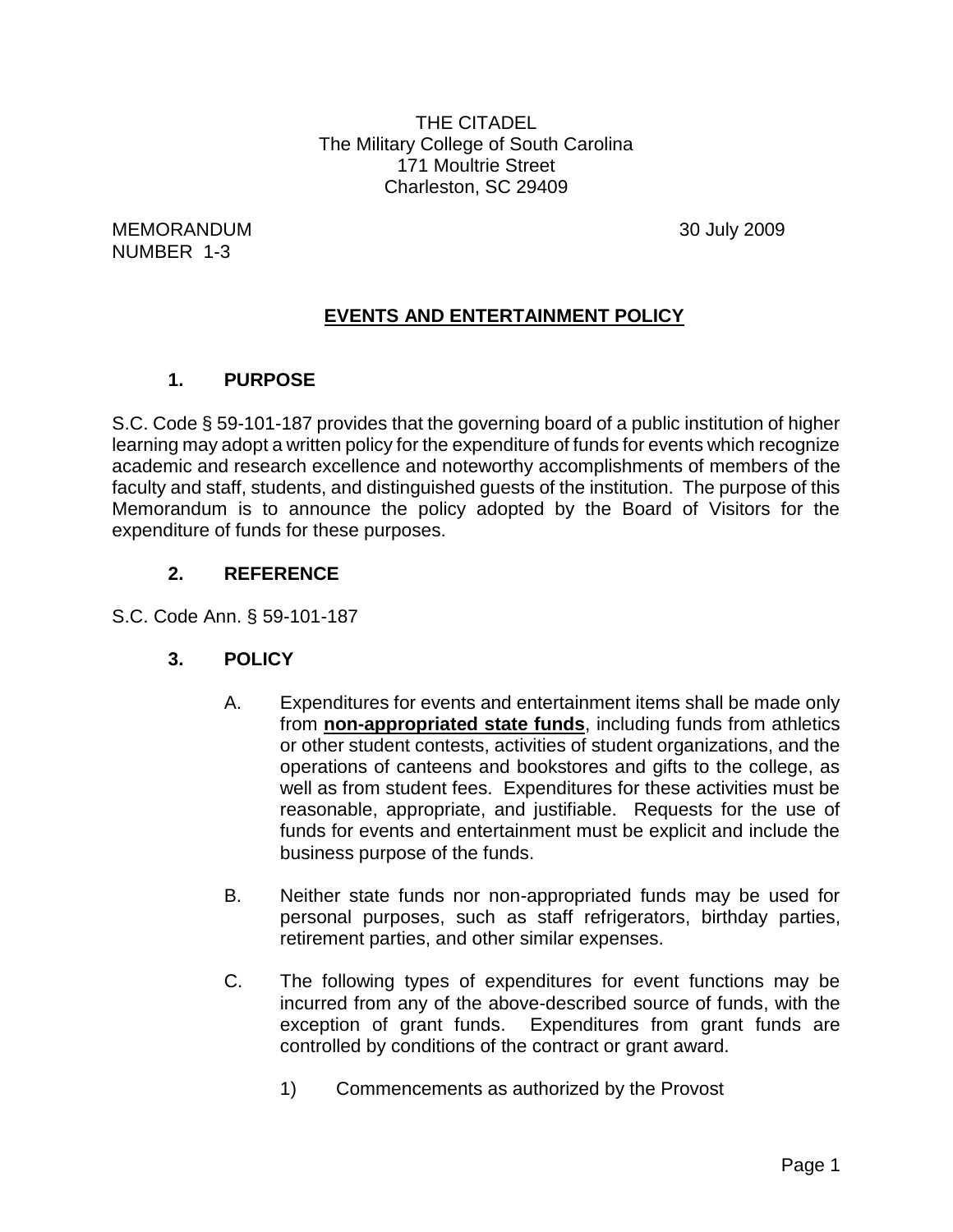2) College orientation activities as authorized by Provost.

3) Recognition of students as authorized by Provost.

4) Recruitment of students as authorized by Provost.

5) Recognition/appreciation events for visiting speakers as authorized by appropriate vice presidential level personnel.

6) Board approved employee orientation, training and recognition functions.

7) Board of Visitors/Committee meetings.

8) Special events open to the public (alumni, etc.) in which a fee is collected from participants of the specific event to cover these expenses.

9) Direct costs relating to the operation and function of Continuing Education programs and conferences in which a fee is collected from participants of the specific program and/or conference to cover these expenses.

10) Search committees as authorized by vice presidents or higher authority.

11) Direct costs as specified in terms of a grant award.

The following rules and conditions apply:

- a. Functions held in college facilities must utilize the college's food service provider or pay a service charge, except for self-catered functions with a total cost of less than \$250.
- b. Functions not held on campus must be procured in accordance with the S.C. Procurement Code except for special events, Continuing Education programs, and conferences in which a fee from participants is collected.
- D. The following types of expenditures for events and entertainment activities may be incurred from only the proceeds of athletics or other student contests, activities of student organizations, and the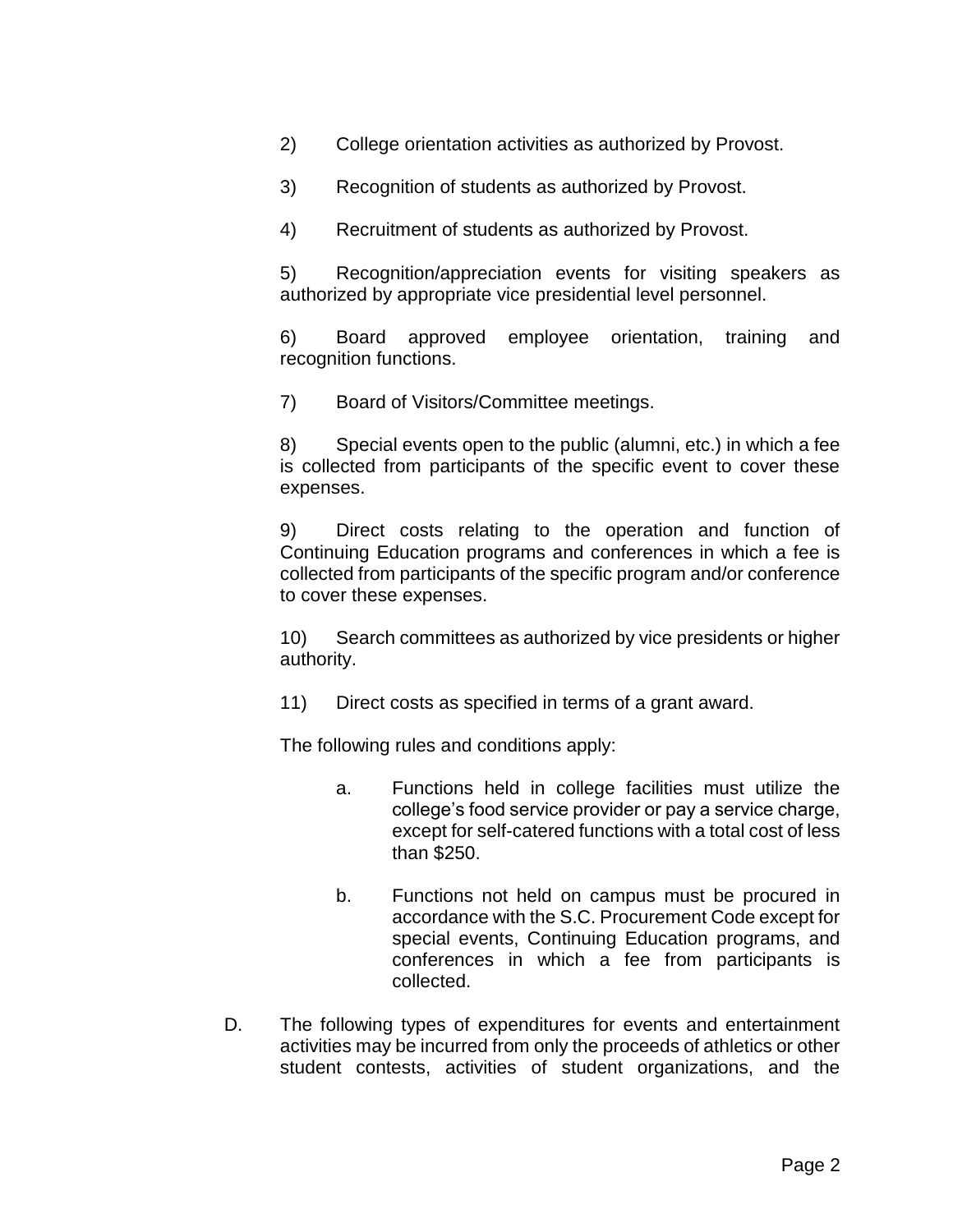operations of canteens and bookstores and gifts to the college. (Student fees are not an appropriate source for these expenditures.)

- 1). Entertainment or recognition of prospective donor or donors.
- 2) Business meetings with non-college personnel.

3) Business meetings across departmental lines that cannot be scheduled during the drill period. **These are permitted only in unusual circumstances and require prior approval by the Provost for academic departments and prior approval by the Vice President for Finance and Business Affairs for all other departments.**

E. ALCOHOL

1) Alcoholic beverages are prohibited at any event which is funded by student fees.

2) Alcohol may be served at continuing education programs/conferences and special events which meet the requirements in Paragraph C, Items 8) and 9), provided that a fee has been collected from the participants to cover these specific costs. Event sponsors must adhere to all local and state regulations concerning alcoholic beverages, as well as The Citadel's policy concerning alcoholic beverages.

# F. PROCEDURE:

1) It shall be the responsibility of the requesting department to obtain all required approvals prior to the event and indicate the policy section and number that applies for the expenditures. All academic departments will request through the Provost. All other requests will be submitted to the Vice President for Finance and Business Affairs. Approval should be attached to reimbursement requests.

2) The requesting department will ensure that there are no expenditures from State Appropriated Funds for these expenses.

3) Expenditures for these activities must be reasonable, appropriate, and justifiable. Documentation of expenditures must be explicit and include the business purpose of the expenses.

G. GUIDANCE: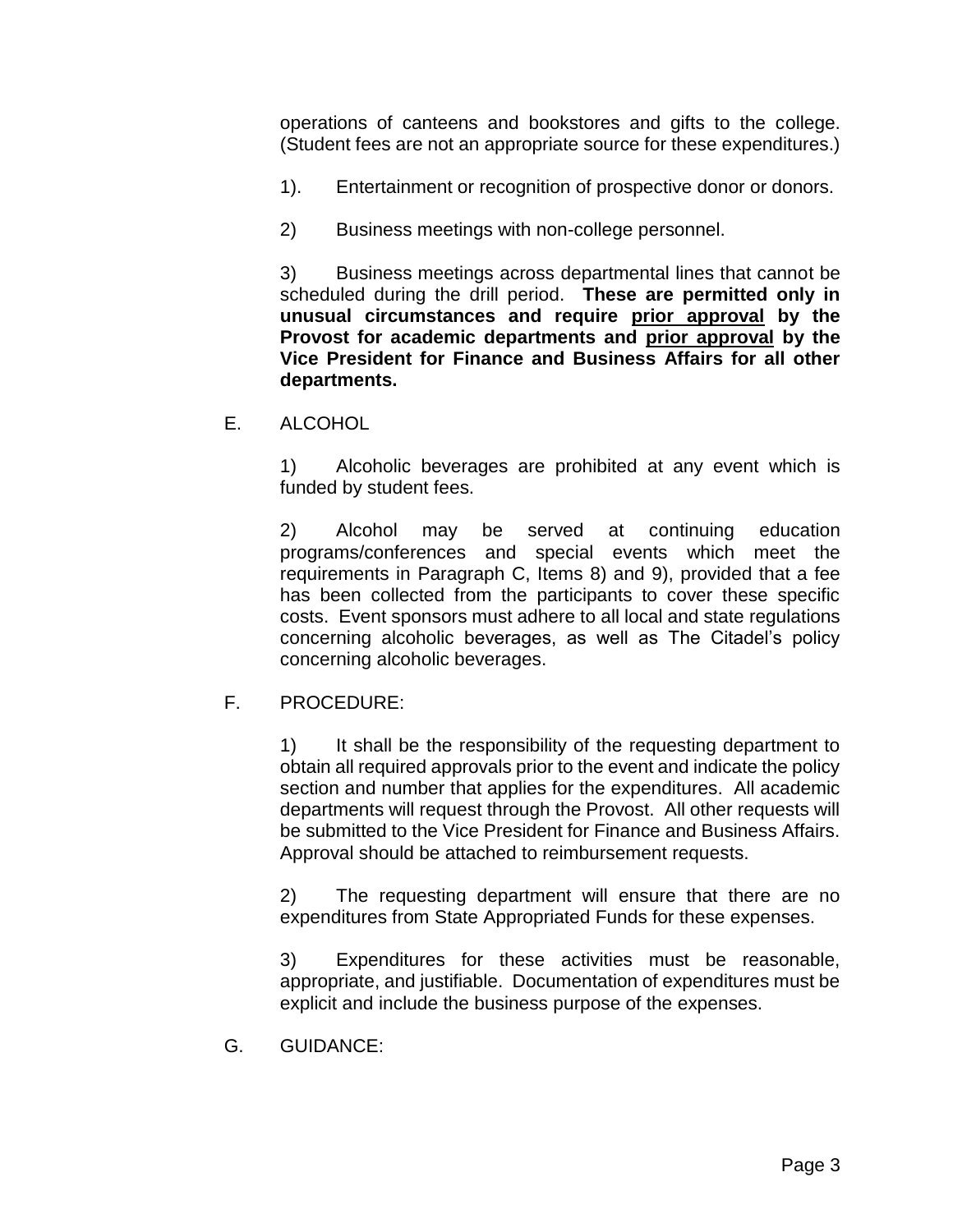1) **"Appropriate"** reimbursement for food, entertainment, and refreshments:

a. A scheduled public event attended by a Citadel official as a representative of the college.

**Example:** The Boy Scouts are honoring 3 Citadel cadets and the President asks that an employee of The Citadel attend to represent the college. The employee who attends the dinner may be reimbursed for the meal.

b. Hosting meetings on campus of non-Citadel personnel.

**Example:** A meeting of all South Carolina physical plant directors hosted at The Citadel.

c. Meetings that cross Citadel departmental lines that do not occur during the drill period.

**Example:** A lunch meeting of the Co-educational Council, if approved in advance by the Provost.

> d. Recruiting faculty or entertaining official guests of the college.

**Example:** At the direction of the President, the Provost, or other appropriate official, a Citadel employee takes a Greater Issues speaker to dinner.

- e. Meeting with a potential donor.
- f. Meetings in which Citadel students are the majority of the attendees.

2) **"Inappropriate"** for reimbursements from **any** source of funds:

a. Meals at a professional organization to which a Citadel faculty or staff member belongs.

**Example:** A luncheon or dinner meeting of the Society of Professional Engineers.

b. Departmental meetings. (Departmental meetings should be scheduled at a time when food is not necessary.)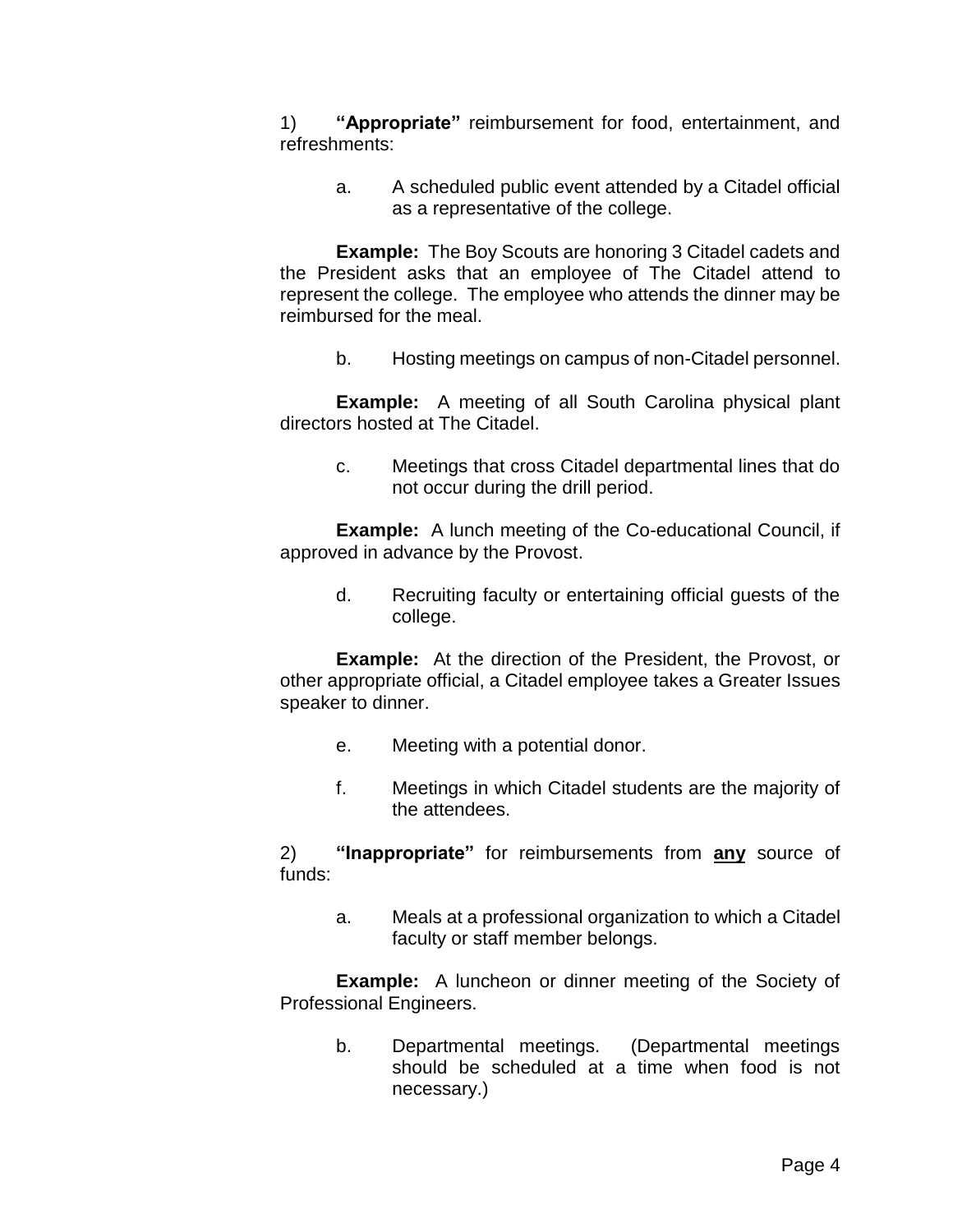c. Lunch meetings with colleagues or coworkers.

**Explanation:** The Citadel does not reimburse employees for meals unless travel requires an overnight stay; therefore, expenditures for luncheon meetings with either colleagues or coworkers are not reimbursed.

# **4. COMPLIANCE**

Failure to comply with this policy may result in disciplinary action.

#### **5. NOTES**

#### **A. Dates of official enactment and amendments:**

Approved by Director of Citadel Staff on 30 July 2009

# **B. Responsible Department:**

Finance and Business Affairs

#### **C. Responsible Official:**

Vice President for Finance and Business Affairs

#### **D. Cross References**

[6-704 Use of Citadel Facilities](http://www.citadel.edu/root/images/Policies/6-404-use-of-citadel-facilities-policy.pdf)

2-008 [Alcoholic Beverages](http://www.citadel.edu/root/images/Policies/2-008-alcoholic-beverages.pdf)

### **6. RESCISSION**

Memorandum No. 17, dated 25 October 2002, is rescinded.